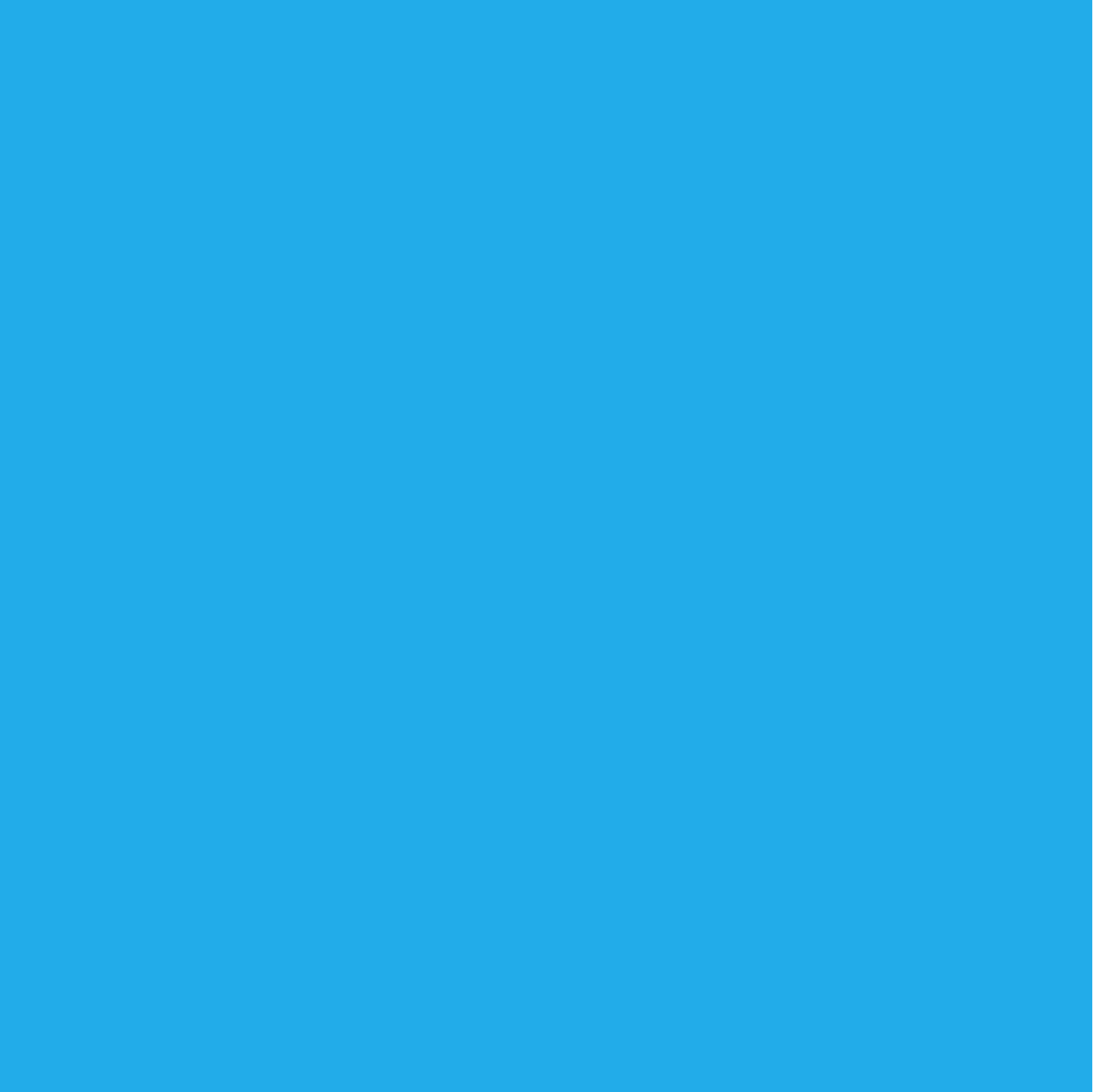## Our firm Deloitte Albania in figures

### **Since 1996**

#### Model of excellence

Being a model of excellence is the vision that guides everyday services offered by Deloitte to its customers. Deloitte was the first international organization professional services in settling office in Albania. Since 1996, Deloitte contributes to the business excellence through professional quality and consistency of its people.

With office in Tirana, serving major local and international companies operating in the country. The company is registered in conformity with Albanian Corporate legislation and registered in the Institute of Chartered Accountants in Albania. Integrity, cultural diversity, mutual commitment and excellent value added, are the values that underpin a culture of collaboration and form the backbone of the Firm.

### **More than 40 professionals in Albania**

### The quality of the people, the largest capital

The quality of a professional organization is closely linked to the people who compose it. Deloitte offers its customers the service of highly specialized equipment in the detection and resolution of problems of different industries operating in the market, adding quality, efficiency, integrity and innovation. Leading companies trust their business to Deloitte; the best professional career.

### **Approximately 182,000 professionals on the world**

### The key to global success, local understanding

The global firm acts as a centralized technical and administrative support for the conduct of the practice. With a presence in more than150 countries and approximately 182,000 professionals, through its

member firms, Deloitte is sensitive to the needs of each customer in different cities of the world where it operates. The active participation of Deloitte Albania in the international organization, ensures quick access to the expertise and resources of a global firm to serve their local customers.

### **100% value added**

### Competitive advantages for your business

The priority in the provision of professional services executives is to provide added value to improve the performance of their companies. The customer service standards to which Deloitte adheres are:

- Analyze the needs and professional services required, expectations and evaluating performance.
- Develop service objectives with the client and design a plan to achieve them efficiently.
- Execute the work plan emphasizing a proactive and team.
- Meet commitments, anticipate potential problems and develop appropriate solutions together.
- Develop a good relationship with the customer.

### **Two Albanian speaking countries**

### Excellence without boundaries

Albania & Kosova Cluster is a cooperation of two affiliates of Deloitte Central Europe Holdings Limited, the member firm in Central Europe of Deloitte Touche Tohmatsu Limited. Albania and Kosova Cluster cooperation was agreed in July 2011, in order to align strategies in the region. The reorganization enables these two firms to share their human and technological resources in order to expand service capacity. Today more than 60 professionals work here, we have two offices and one Albanian Partner.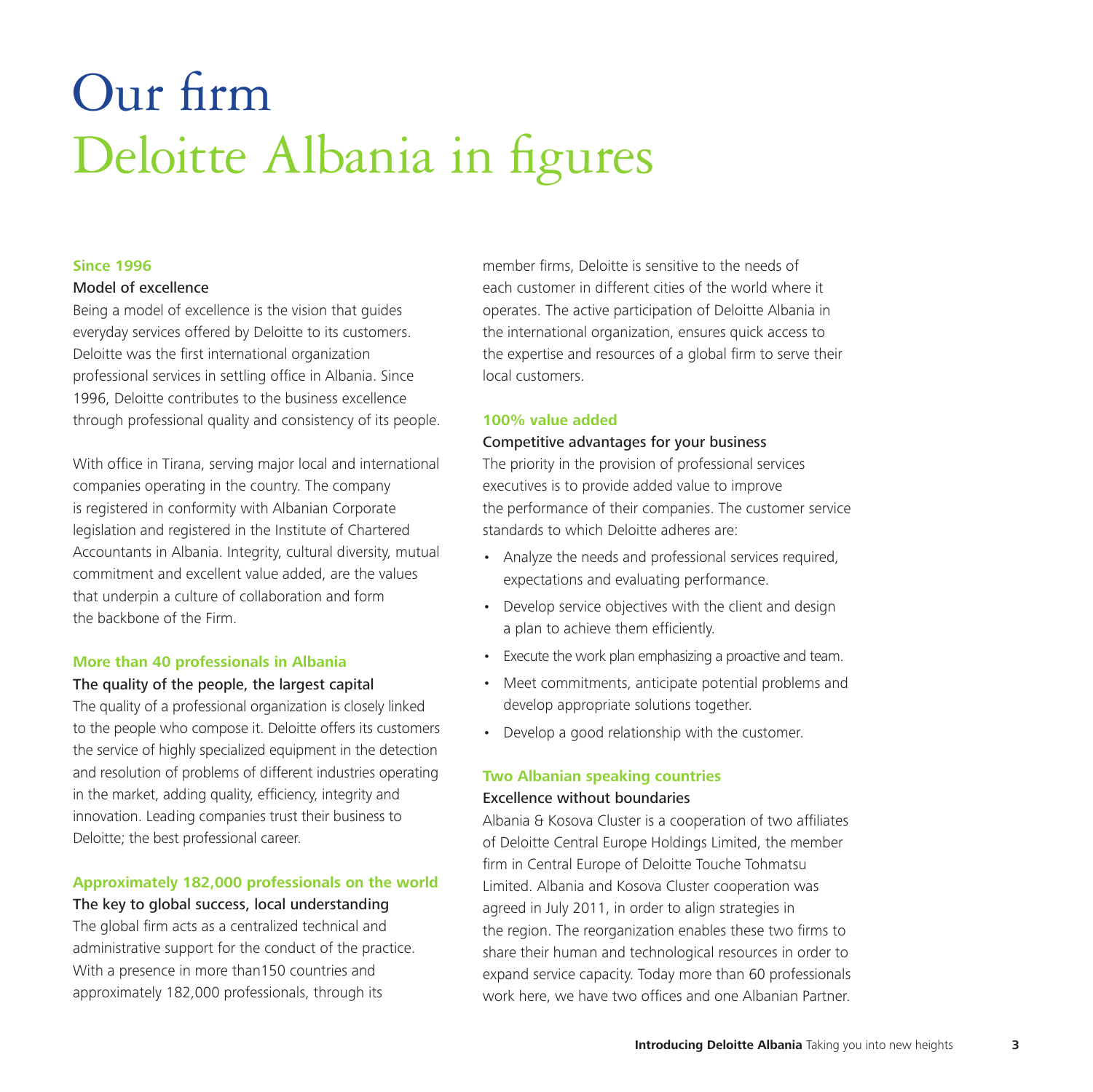### Our Services 360° coverage

Deloitte is present in the market with multidisciplinary teams specialized for each industry.

Its deep understanding of the specific issues facing each sector allows it to offer appropriate responses.

The multidisciplinary capacity and focus to industries give Deloitte the possibility of bringing the most relevant expertise to the particular needs of the client.

The variety of services provides Deloitte the ability to solve complex business situations from different angles and diligent solutions.

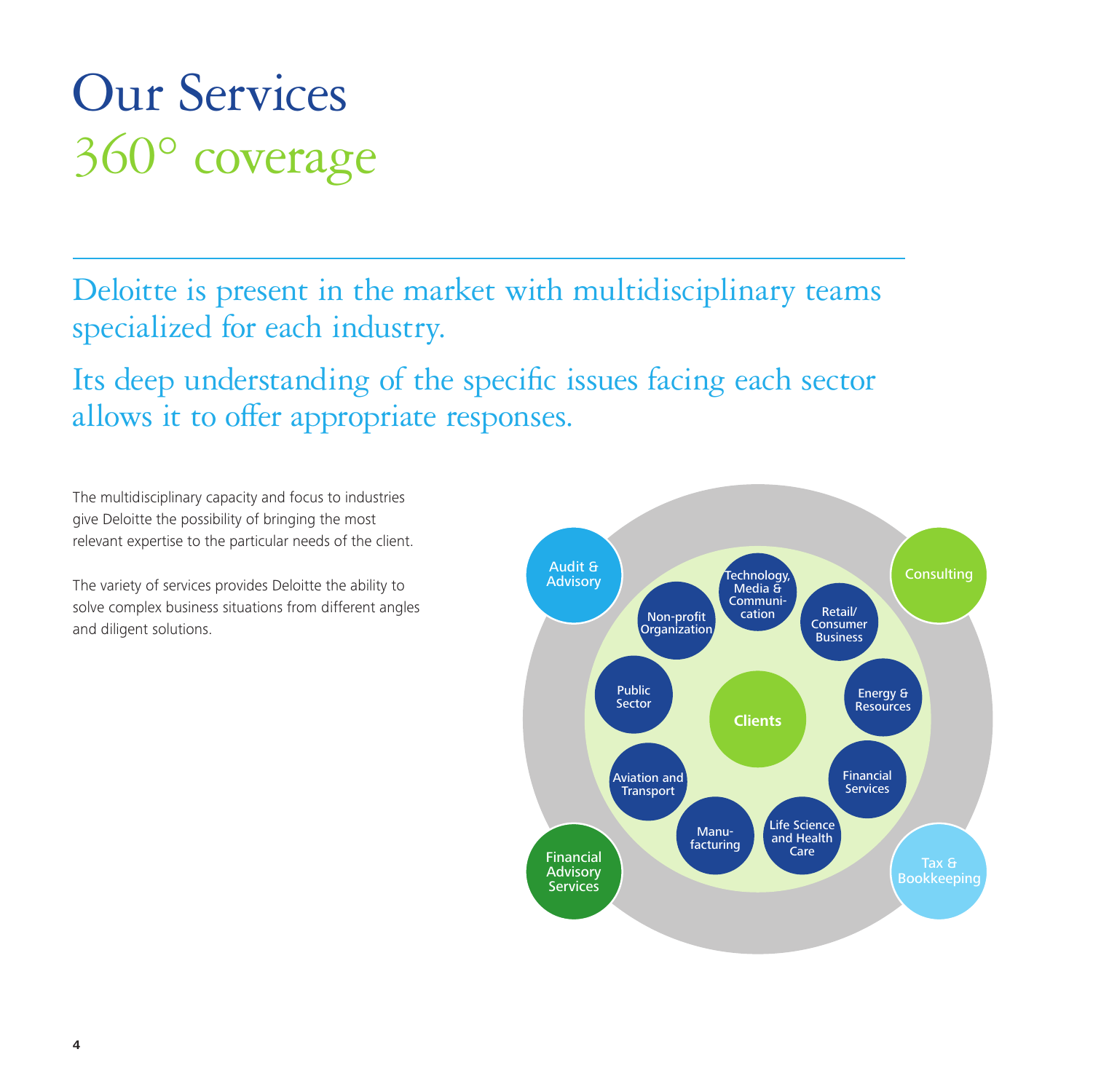### Our Services Audit & Advisory

### **What are the services offered**

- Statutory and International Standard Audits
- Financial Statement Transformations
- Financial Reporting
- IFRS Conversion Services
- Review of Accounting Systems and Internal Controls
- Accounting Advisory Services
- **Training**
- Computer System Assurance
- Internal Audit
- Data Quality and Integrity

#### **How we deliver the best services**

Our people – have industry knowledge, specialized capabilities, and required qualifications to provide a high quality service. Our Audit & Advisory team consists of:

- 5 ACCA members,
- 1 CPA qualification and
- more than 20 ACCA students

Deloitte Client Service Promise – What Deloitte delivers

– professional and/technical excellence – is absolutely crucial and remains top priority for us but at Deloitte we care most of How we can better achieve and meet individual client's specific needs and expectations. We take care of in optimizing the client experience and deliver high quality services with integrity, objectivity, and professionalism.

Our methodology – is customized to individual clients' goals and supported by sophisticated technology. Throughout the world, our practitioners in our network of member firms work with the same tools and knowledge bases, enabling us to serve each of our member firm clients with a common audit language and consistent approach in all locations.

#### **Project I**

Auditor of the leading banks and leading mobile operators in Albania and Kosova. Audit performed in accordance with Statutory and International Auditing Standards.

### **Project II**

Assistance on preparing first IFRS financial statements and extensive IFRS training of the main port in Albania.

### **Project III**

Agreed upon procedures on internal controls evaluation and completeness of accounting transactions of one of the leading call centers in Albania.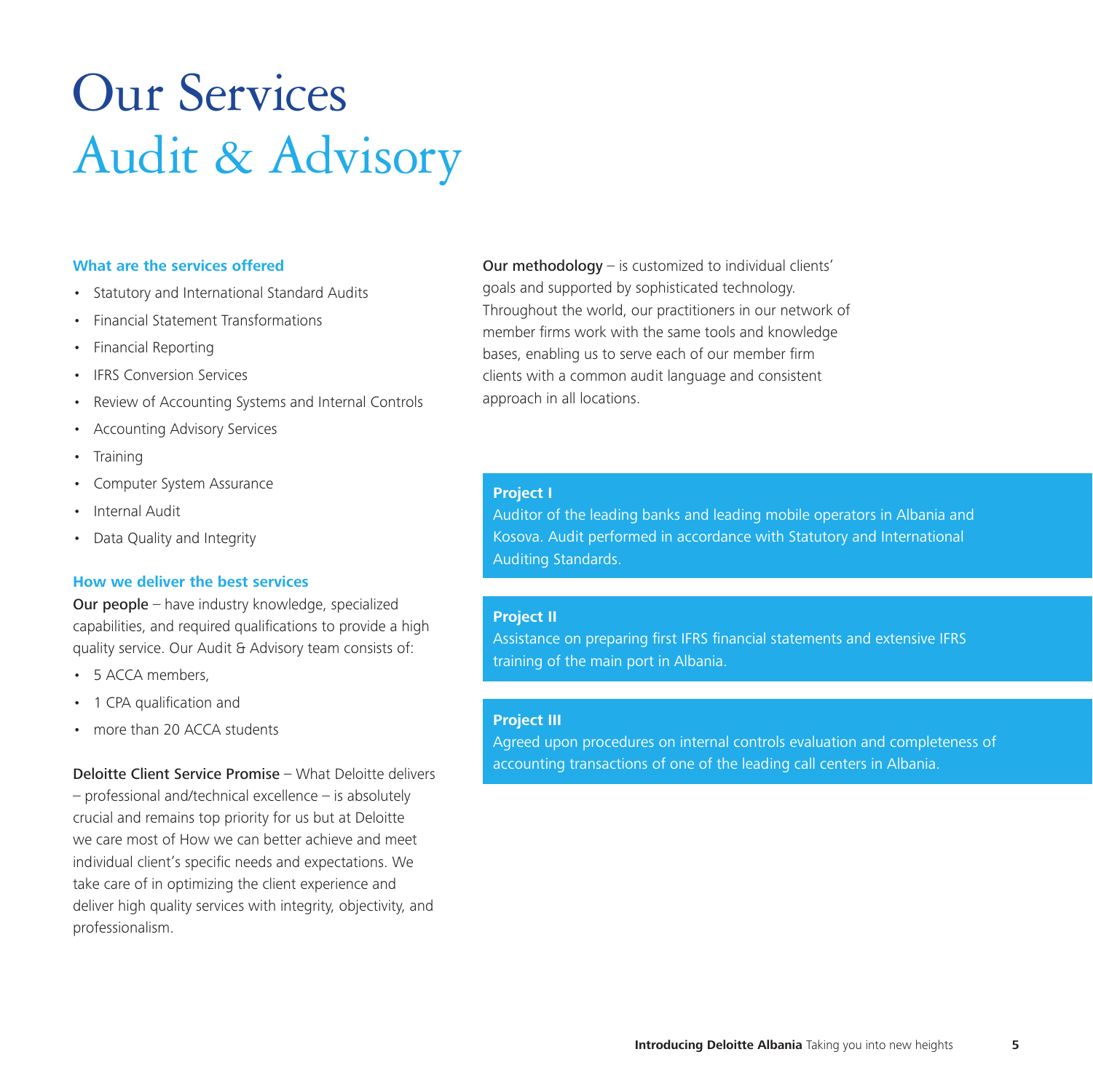# Our Services Enterprise Risk Services

### **What are the services offered** Security, Privacy, and Resiliency

- Information Security Management System
- Business Continuity Management
- Application Security & Integrity
- Vulnerability Management
- Privacy & Data Protection

### Internal Audit

- Assistance in establishing / developing effective Internal Audit functions
- Internal Audit Outsourcing / Co-sourcing
- IT Internal Audit
- Internal Audit Quality Assessment

### Governance, Regulatory & Risk

- Developing Governance
- Enterprise Risk Management
- Regulatory & Ethical Compliance

### Control Assurance

- Revenue Assurance
- Project Management
- Antifraud Policy & Response Plan

### **How we deliver the best services**

Our people – we have grown slowly but steadily. Our professionals hard work, their years of experience, CISA qualification in the field of expertise guarantee that individual client's need and expectation are met.

Deloitte Client Service Promise – Deloitte constantly strives to meet the expectations of our clients regarding the quality of our working practices. We have devised a comprehensive approach that appeals to clients in a variety of industry sectors, with differing business cultures and needs.

Our methodology – We structure our services and methodologies according to the client's needs, thus the methodologies are quite specific to the engagement. We are only bound by international standards, the Deloitte excellence and international best practices.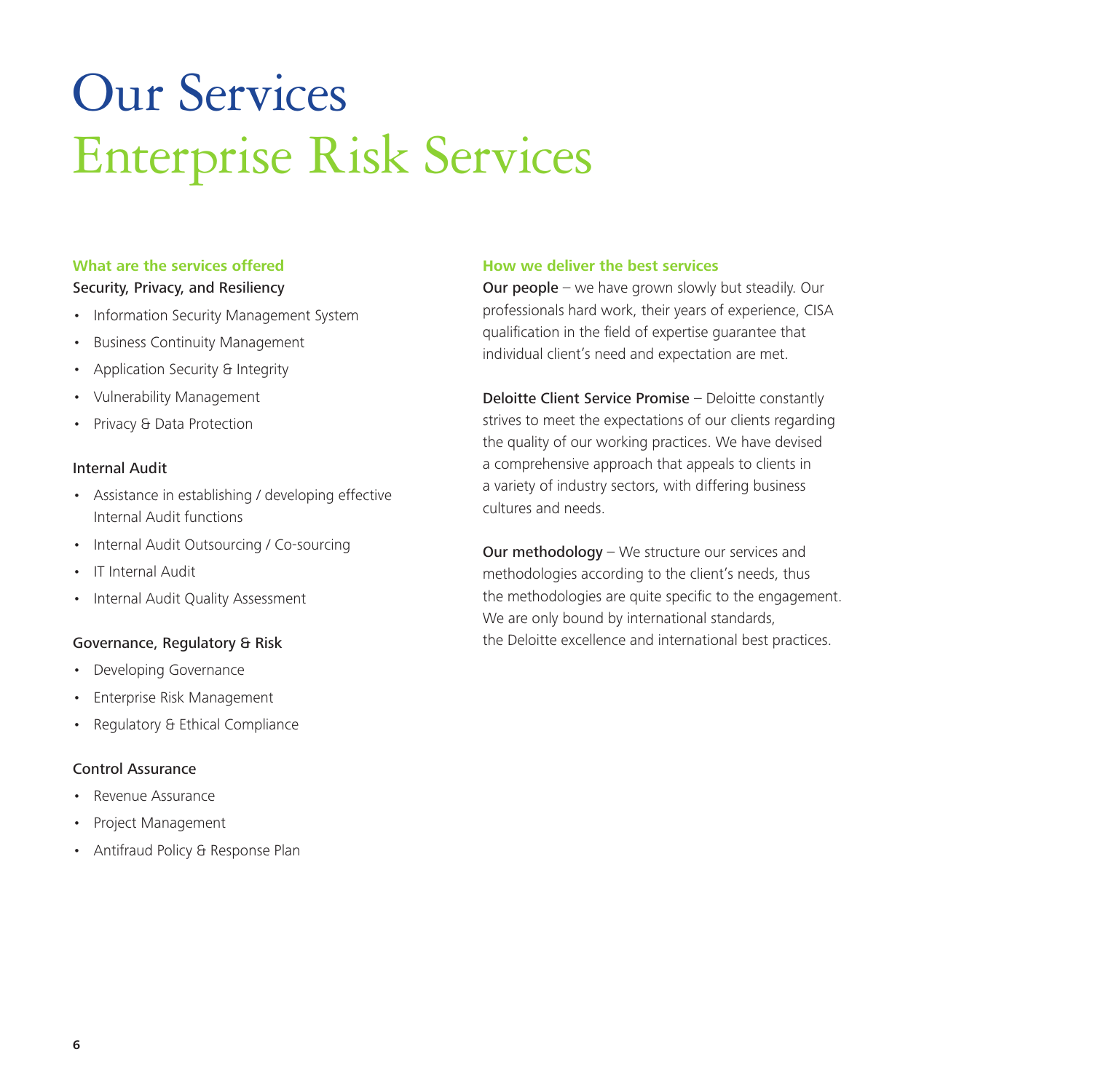### **Assistance preparing IT security policies and procedures for a Large Albanian Owned Investment Group.**

Deloitte assisted the IT department developing IT policies and procedures for the following areas of the Information Technology:

- • IS security
- IS operations
- Physical Security
- • Change Management
- • Project Management
- • Hardware support and maintenance

practices (i.e. COBIT and ISO 27001 frameworks).

### **Assessment of the IT processes and IT controls for a Mobile Company**

Deloitte consultants performed a deep assessment of the IT processes and controls related to Network elements, Billing systems, IT equipments & SAP r/3 in accordance with known best practices and international standards (i.e. COBIT and ISO 27001), which resulted in a set of recommendations that Company can apply to further improve its IT processes and internal control environment related to:

- • Access to Programmes and Data
- • Computer Operations
- • Programme Development and Implementation of New
- Program Change
- Business Continuity Management

### **Business Continuity Management Current Capabilities Assessment & Assistance for Improvement of BCM Program for a leading Bank**

Deloitte consultants evaluated the current state and overall maturity of the Bank BCM program. The review was designed to be a strategic assessment of the measures Bank has taken to prepare for significant business disruptions and an evaluation of where the program stands in relation to both management expectations and industry preferred practices.

The assessment was performed in accordance with Deloitte methodologies which are based on internationally accepted best practices in that field, on international standards (BS25999, COBIT, ITIL and ISO27001) and on guidelines from industry specific associations (e.g. DRII and BCI). Based to the results of the assessment, Deloitte consultants worked closely with Bank staff to close the identified gaps, and improve the internal controls related to the Bank BCM program following the Deloitte proven methodology.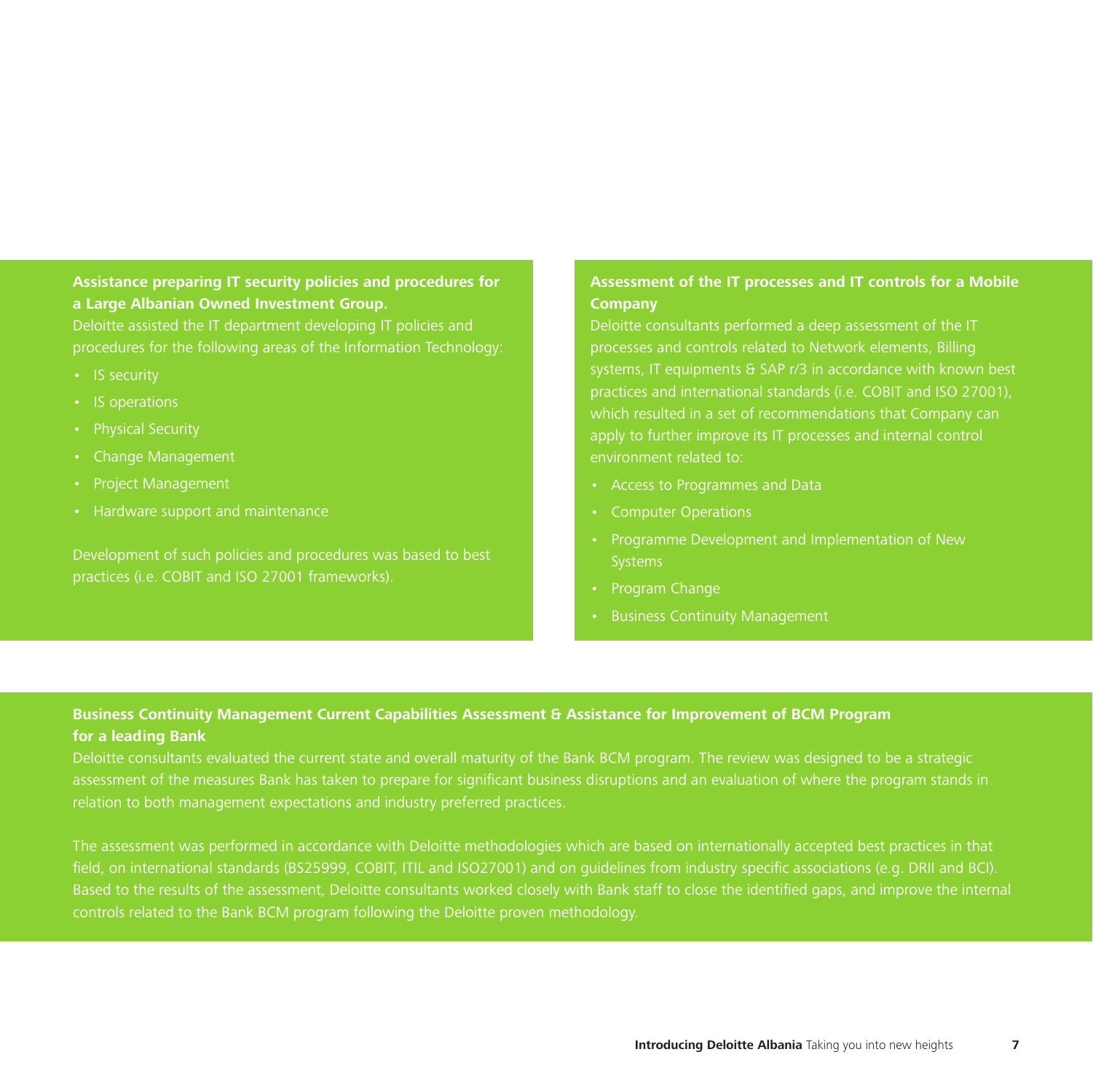## Our Services Financial Advisory Services

### **What are the services offered** Valuation Services

- Financial Reporting
- M&A Valuation
- Litigation

### Financial Modeling Services:

- Evaluating Strategic Options
- Financial simulations of corporate transactions
- Performance Management measuring business performance
- Modeling in Public Private Partnerships (PPP)

### Transaction Support

- Due Diligence
- Private Equity Support

### Corporate Finance Advisory

- Corporate Finance
- Sell Side Advisory
- Buy Side Advisory
- Debt Advisory
- Public Private Partnerships (PPP)
- Reorganisation Services

### **How we deliver the best services**

**Our people** – a dedicated financial advisory team with an average of more than 8 years of advisory experience. The team holds ASA, CF and ACCA qualifications. We are the only Big 4 in Albania to have a local experienced team for each of the service lines: Corporate Finance /M&A transaction Services (4 local professionals – average FAS time 9 years – experience in Albania, Kosovo, Romania, Bulgaria, Italy and Spain), Valuation and Modelling (4 local professionals – average FAS time 7 years – experience in Albania, Kosovo, Romania, Bulgaria, Croatia, Serbia, Czech Republic, Slovakia).

Our Client Service Promise – We perform to meet your standards, we deliver to meet your expectations and most importantly we listen to your needs. We promise commitment, dedication and a genuine interest in your business.

Our Methodology – We structure our services and methodologies according to the client's needs, thus the methodologies are quite specific to the engagement. We are only bound by international standards, the Deloitte excellence and international best practices.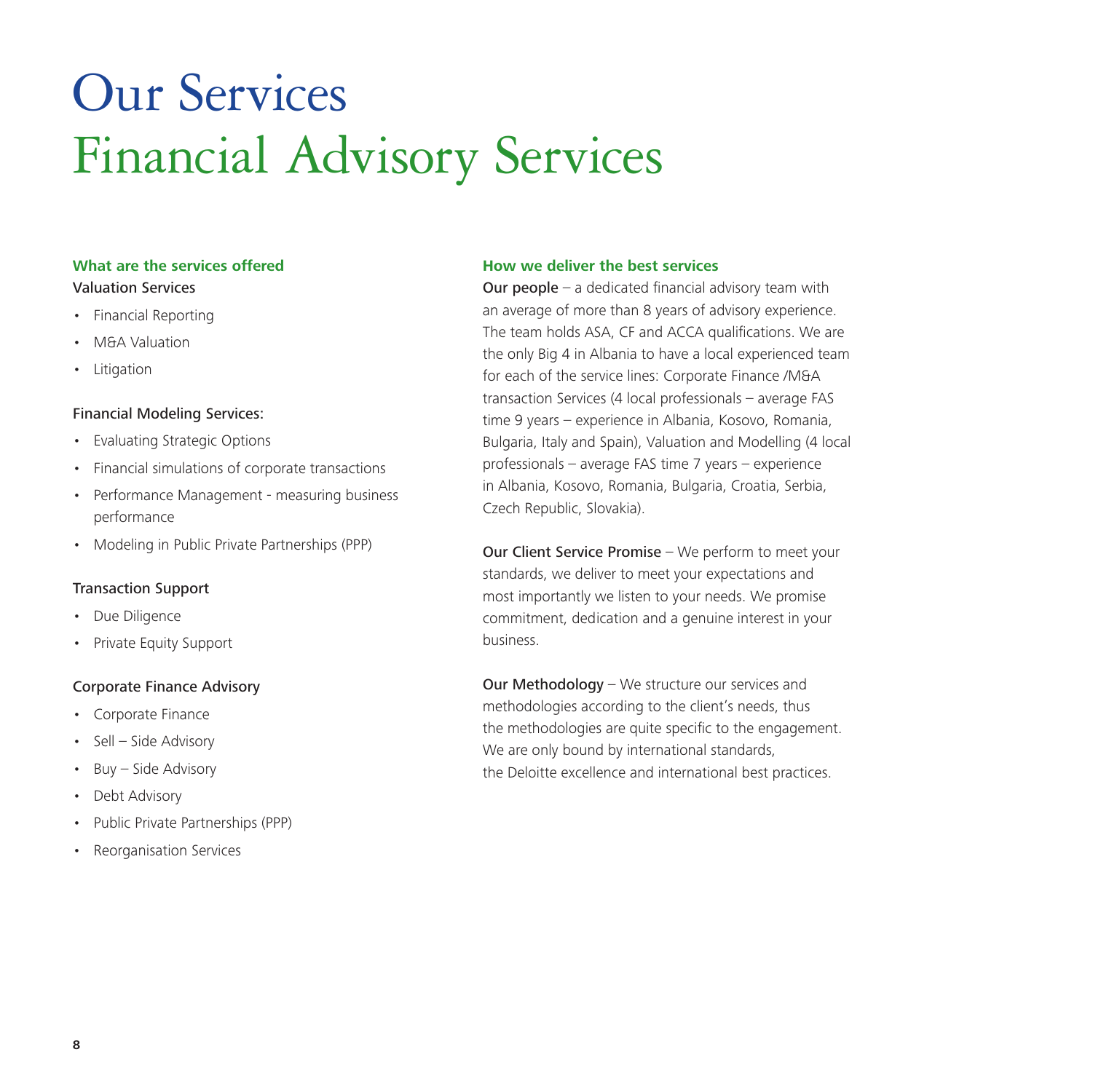### **Consultant to Tirana International Airport, 2004, Albania**

**The Project:** Advisory services for a BOOT Concession of Nene Tereza Airport

**Methodology:** We performed the following:

- 1. Investor search
- 2. Preparation of marketing materials
- 3. Due diligence
- 4. Financial model for feasibility and calculation of value-for-money
- 5. Tender procedures and evaluation

Our value added: The Tirana Airport Concession is a success story for the PPP implementation in the aviations.

### **Consultant to USAID, 2010, Albania**

**The Project:** Assistance in the preparation of a financial model for the electricity distribution business in Kosovo and a paper on privatization risk mitigation mechanisms **Methodology:** We performed the following:

1. Built a complex financial model for the calculation of the feasibility and project indicators

- 2. Incorporated in the model details of the business for all the divisions: extraction, generation, transmission and distribution.
- 3. Identification of risk factors and mitigation

Our value added: The privatization was successfully ended.

### **Major International Bank , 2011, Albania/Romania**

**The Project:** Valuation of a non-performing portfolio **Methodology:** We performed the following:

- 1. Collection of information from valuation companies, collection agencies, real estate agencies with respect to the market offers and discounts
- 2. Performing the calculations with the NPL database data
- 3. Estimate the discount rate
- 4. Estimate the haircut ratio

Our value added: The Client chose Deloitte due to the local and regional experience with NPL.

### **Consultant to Prishtina International Airport, 2005-2006, Kosova**

**The Project:** Incorporation of the four largest utility companies and the Prishtina Airport in Kosovo

**Methodology:** We performed the following:

- 1. Due diligence and Opening Balance Sheet
- 2. Incorporation and ring-fencing
- 3. Valuation of fixed assets
- 4. Preparation of business plans and Information Memorandums
- 5. Post-incorporation training in accounting, management accounting and finance

Our value added: The POEs were successfully incorporated and prepared for privatization.

### **Major International Oil Company , 2011, Albania**

**The Project:** Advisory services for the acquisition of a top oil trader

**Methodology:** We performed the following:

- 1. Financial and tax due diligence
- 2. Identification of key transaction and business risks
- 3. Assistance in the valuation of the company
- 4. Assistance in the negotiations

Our value added: The client obtained an adequate level of information and a clear understanding of the target's business.

### **International bank and local brewery , 2004, Albania The Project:** Independent business review and business planning **Methodology:** We performed the following:

- 1. Financial and business analysis of the brewery
- 2. Identification of key business and financial factors for the lack of liquidity
- 3. Identification of business processes and products
- 4. Drafting of a complex financial model detailing business and cash performance

Our value added: The brewery obtained a restructured loan by the bank.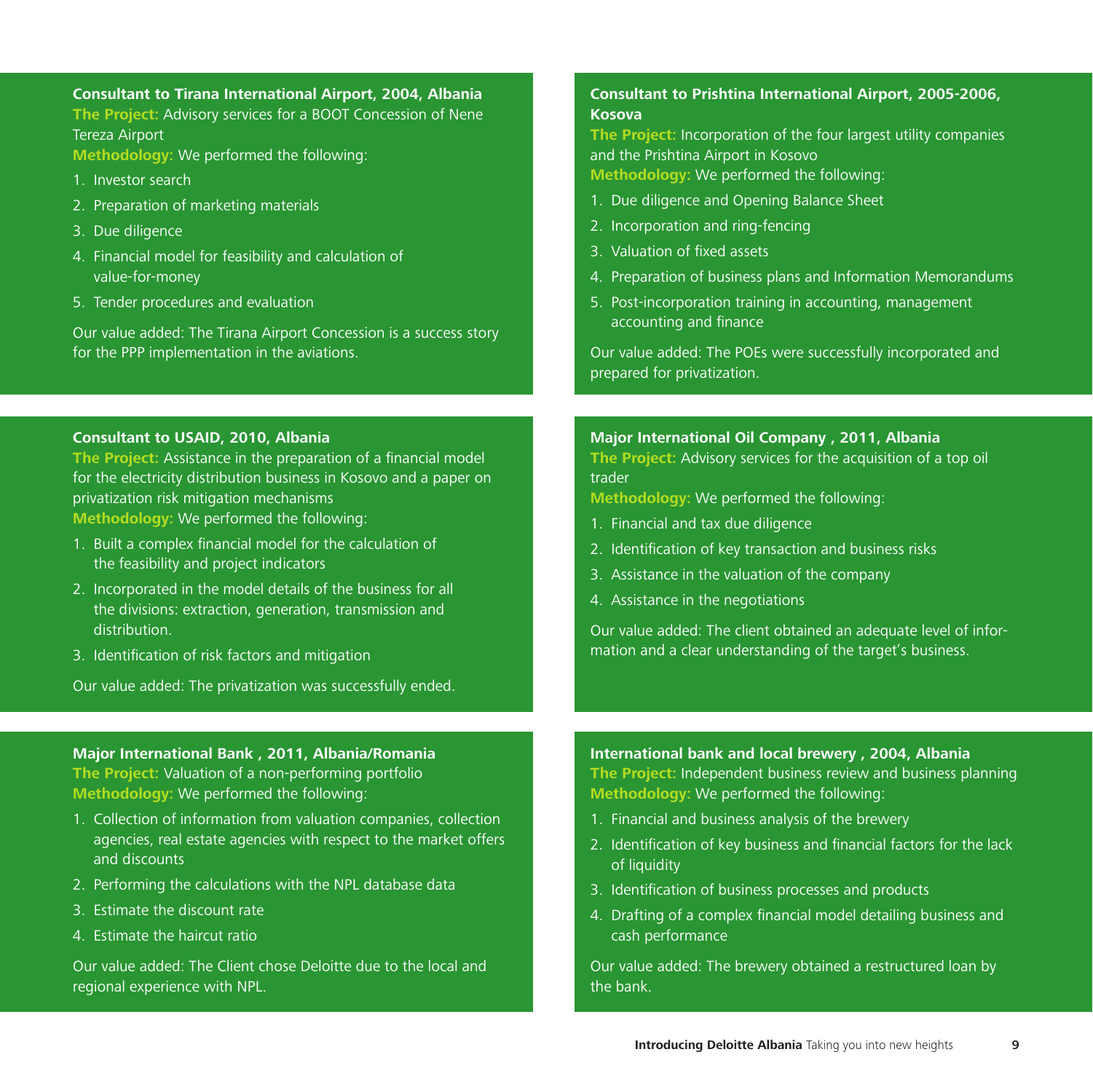### Our Services Tax Services

### **What are the services offered** Tax

- Strategic Tax Guidance
- International Tax Structuring Solutions
- Indirect Taxation & Customs Advisory Services
- Transfer Pricing Advisory Services
- Tax Due Diligence
- Monthly Tax Review
- Tax Audit Assistance
- Assistance with Double Tax Treaty Applications

### Business Process Outsourcing Services

- Tax Compliance Services
	- Corporate Tax Compliance Services
	- Review of Non Deductible Expenses
	- VAT Declarations & Compliance Services
- Bookkeeping Services
	- Financial Statements & Tax Returns
	- Payroll Calculation & Tax Compliance
	- Accounts & Inventory Reconciliations

### **How we deliver the best services**

Our people – Our team is compromised of talented and hard working individuals dedicated to exceed our client's expectations. Our skills and expertise enable us to act as partners of some of the largest investors in Albania, assisting them with all of their business needs. Nine members of our team are on their way to achieving ACCA degrees while we also hold one CPA member.

Our Client Service Promise – In today's world of dynamic change, our closely linked teams of industry and tax service specialists monitor key tax and business issues, to provide knowledge to our clients and keep you current on the latest changes that impact your business.

Our Methodology – We have structured our tax practice to serve multinational businesses, and we operate as one client service team throughout the world. We work to understand our clients' needs, expectations, businesses, and industries. Our staff is continually trained and up to date with latest tax legislation and information systems. so that we may strive to offer the best quality service out there.

### **Tax Advisor to Raiffeisen Bank of Albania**

construction buildings.

### **Bookkeeping, Tax Compliance Services and Advisory Services to Nokia Siemens Networks**

Preparation of monthly accounting records, reconciliations with parent company, and preparation of statutory financial statements.

### **Tax Compliance to MSC Shipping**

assess compliance with the current Albanian legislation as well as tax advisory services.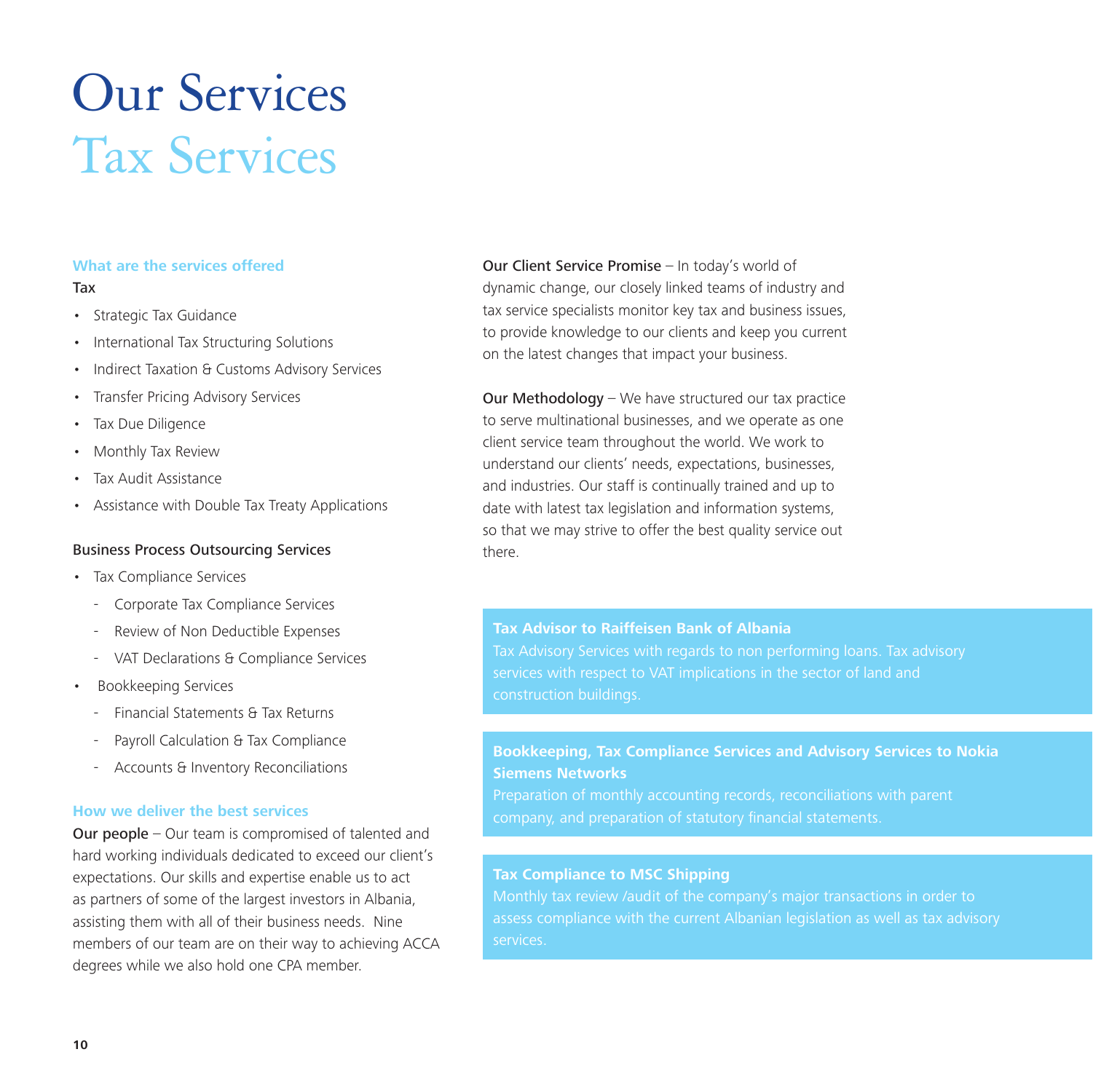### **Contacts**



**Maksim Caslli**  *Office Managing Partner*  Albania & Kosova Email: mcaslli@deloittece.com



**Nuriona Sokoli Berdica** *Audit Director* Albania & Kosova Email: nsokoli@deloittece.com



**Elvis Ziu** *Audit Director* Albania & Kosova Email: eziu@deloittece.com



**Artan Gaqo** *Enterprise Risk Services Senior Manager*  Albania & Kosova Email: agaqo@deloittece.com



**Anton Lezhja** *Financial Advisory Services Director of Valuation & Modeling* Albania & Kosova Email: alezhja@deloittece.com



**Kreshnik Robo**  *Financial Advisory Services Director of Corporate Finance* Albania & Kosova Email: krobo@deloittece.com



**Olindo Shehu** *Tax Director*  Albania & Kosova Email: oshehu@deloittece.com